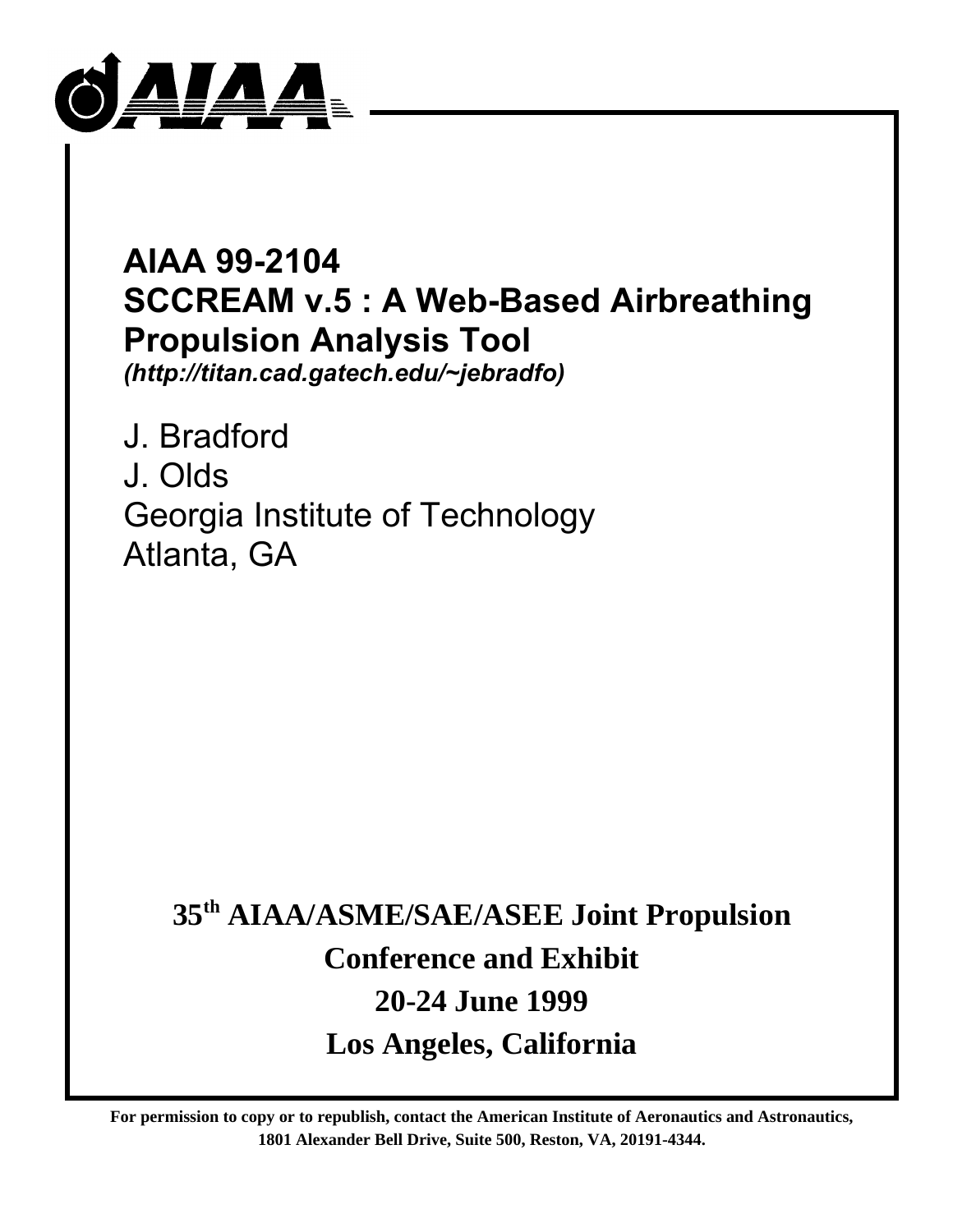### **SCCREAM v.5 : A Web-Based Airbreathing Propulsion Analysis Tool**

John E. Bradford† Dr. John R. Olds\* Space Systems Design Laboratory School of Aerospace Engineering Georgia Institute of Technology, Atlanta, GA 30332-0150

#### **ABSTRACT**

To properly assess the advantages and disadvantages of various RBCC design options at the conceptual vehicle level, an engine performance analysis tool is required. This tool must be capable of modeling engine performance effects that will subsequently be propagated throughout the conceptual design process via trajectory analysis, weight assessment, fuel balance calculations, thermal environment, life cycle cost, etc. For a given engine configuration, the tool will need to generate engine thrust and Isp as a function of altitude and Mach number for each operating mode of an RBCC engine.

A project to create a new computer program for the analysis of RBCC engines has already been initiated. Called SCCREAM, for Simulated Combined-Cycle Rocket Engine Analysis Module, it is intended for use in the conceptual phase of airbreathing launch vehicle design.

This paper will detail the capabilities of the latest version of SCCREAM and present the results of validation efforts. Combustor thermodynamic properties and overall engine performance for a sample engine will be compared with industry standard codes. Results from the new scram-rocket mode will be discussed. Ejector mode performance plots generated over the web will also be presented.

 $\overline{a}$ 

Copyright © 1999 by John E. Bradford and John R. Olds. Published by the American Institute of Aeronautics and Astronautics, Inc. with permission.

#### **NOMENCLATURE**

| $A_c$           | normalizing area for thrust coefficient $(ft^2)$              |
|-----------------|---------------------------------------------------------------|
| $A_i$           | engine cross-sectional area at station $i$ (ft <sup>2</sup> ) |
| $C_{t}$         | thrust coefficient (thrust/ $q^*A_c$ )                        |
| CO              | carbon monoxide                                               |
| CO <sub>2</sub> | carbon dioxide                                                |
| <b>CPG</b>      | calorically perfect gas                                       |
| D               | hydraulic diameter                                            |
| <b>ESJ</b>      | ejector scramjet engine                                       |
| ESR             | ejector scram-rocket engine                                   |
| $Eta_{ke}$      | inlet kinetic energy efficiency                               |
| f               | friction coefficient                                          |
| Н               | monatomic hydrogen                                            |
| H <sub>2</sub>  | hydrogen                                                      |
| $I_{sp}$        | specific impulse (sec)                                        |
| Kp              | equilibrium constant                                          |
| LOX             | liquid oxygen                                                 |
| MR              | propellant mixture ratio                                      |
| O               | monatomic oxygen                                              |
| O <sub>2</sub>  | oxygen                                                        |
| <b>OH</b>       | hydroxyl radical                                              |
| $P_c$           | rocket primary chamber pressure (psi)                         |
| $P_i$           | partial pressure of species i                                 |
| <b>POST</b>     | program to optimize simulated trajectories                    |
| $P_{t}$         | total pressure (psi)                                          |
| phi             | combustor equivalence ratio                                   |
| q               | freestream dynamic pressure $(lb/ft^2)$                       |
| <b>RBCC</b>     | rocket based combined-cycle                                   |
| SERJ            | supercharged ejector ramjet engine                            |
| <b>SESR</b>     | supercharged ejector scram-rocket engine                      |
| V               | velocity                                                      |
| $V_f$           | fuel injection velocity                                       |
| y               | axial fuel velocity component                                 |
| γ               | ratio of specific heats                                       |
| $\theta_{i}$    | fuel injection angle                                          |
| τ               | shear stresss                                                 |
| ρ               | density                                                       |
|                 | $\Delta G_T$ standard gibbs function change                   |

*<sup>†</sup> - Graduate Research Assistant, NASA MSFC Graduate Student Researchers Program, School of Aerospace Engineering, Student member AIAA.*

*<sup>\* -</sup> Assistant Professor, School of Aerospace Engineering, Senior member AIAA.*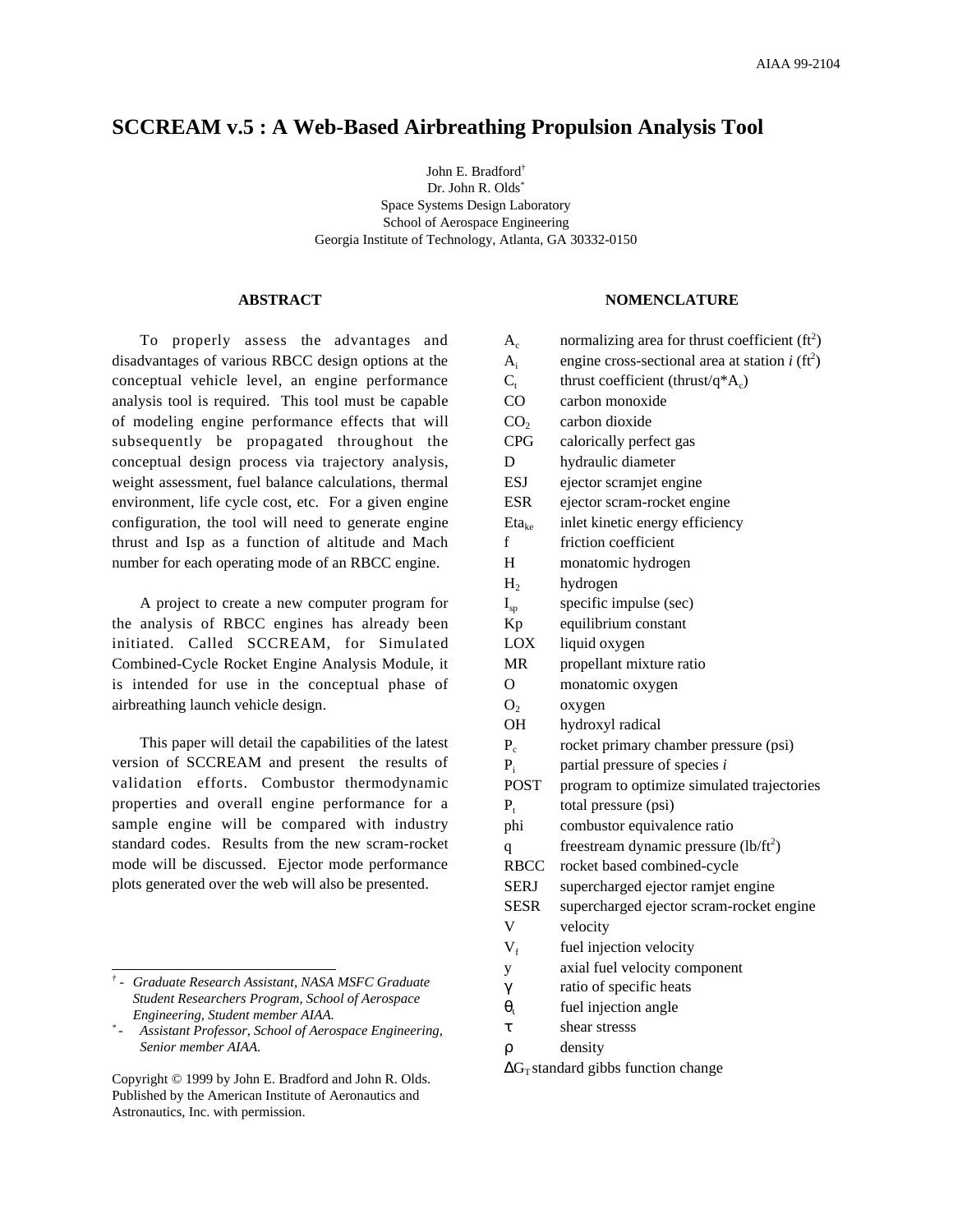#### **RBCC BACKGROUND**

Rocket-based combined-cycle engines are unique in that they combine the most desirable characteristics of airbreathing engines and rocket engines into a single, integrated engine. RBCC engines have the advantage of high average specific impulse  $(I_{\rm sn})$  in comparison to rockets, and high thrust-to-weight ratios in comparison to airbreathers.



*Figure 1-Supercharged Ejector Ramjet Engine (ref. 1)*

The concept of combined-cycle engines has existed since the mid-60's. During this inception phase, an extensive study was conducted by the Marquardt Corporation, Lockheed-California, and the U.S. Air Force on various 'composite engine' designs, as they were formerly called [1]. This study initially analyzed 36 different variants of combinedcycle engines. At the study's conclusion, two types of RBCC engines were selected as the most interesting options — a near-term option and a far-term option. The decisions were made based on technological feasibility and resulting performance on a representative two-stage-to-orbit launch vehicle. The two final selections were the Supercharged Ejector Ramjet (SERJ) configuration (figure 1), and the more technically challenging Supersonic Combustion Ramjet with Liquid Air Cycle (ScramLACE) configuration. The SERJ engine configuration is composed of four operating modes: ejector, fanramjet, ramjet, and pure rocket. A derivative of the SERJ is the Supercharged Ejector Scramjet (SESJ). This configuration consists of five operating modes, the four from the SERJ and an additional scramjet mode.



*Figure 2 - Rocket Primary (ref.1)*

During ascent phase, the RBCC engine initially operates in ejector mode. The ejector mode utilizes the rocket primaries (figure 2) as the main source of thrust. Entrained air from the inlet and fuel from the secondary fuel injectors is also burned in the combustor to provide additional thrust. A lowpressure ratio fan, located between the inlet and primary, may also be used. Once significant ram pressure is achieved from the surrounding air, typically occurring around Mach 2 to 3, the rocket primaries are shut off. The fan remains functioning up to about Mach 3, constituting the fan-ramjet mode. At Mach 3, the fan is removed from the flow path or perhaps windmilled in place to as high as Mach 6. The engine operates in pure ramjet mode up to around Mach 6. At Mach 6, depending upon the engine type (SESJ or SERJ), the engine will transition either to scramjet mode or directly to rocket mode. If scramjet mode is available, the engine will continue operating as an airbreather with supersonic combustion up to an optimal transition Mach number. Recent conceptual vehicle designs have suggested transition to pure rocket mode might optimally occur between Mach 10 and Mach 15. While transitioning to rocket mode, the inlet face is closed and the rocket primaries are restarted. Vacuum Isp's in the range of 410-470 seconds are typical values during rocket mode.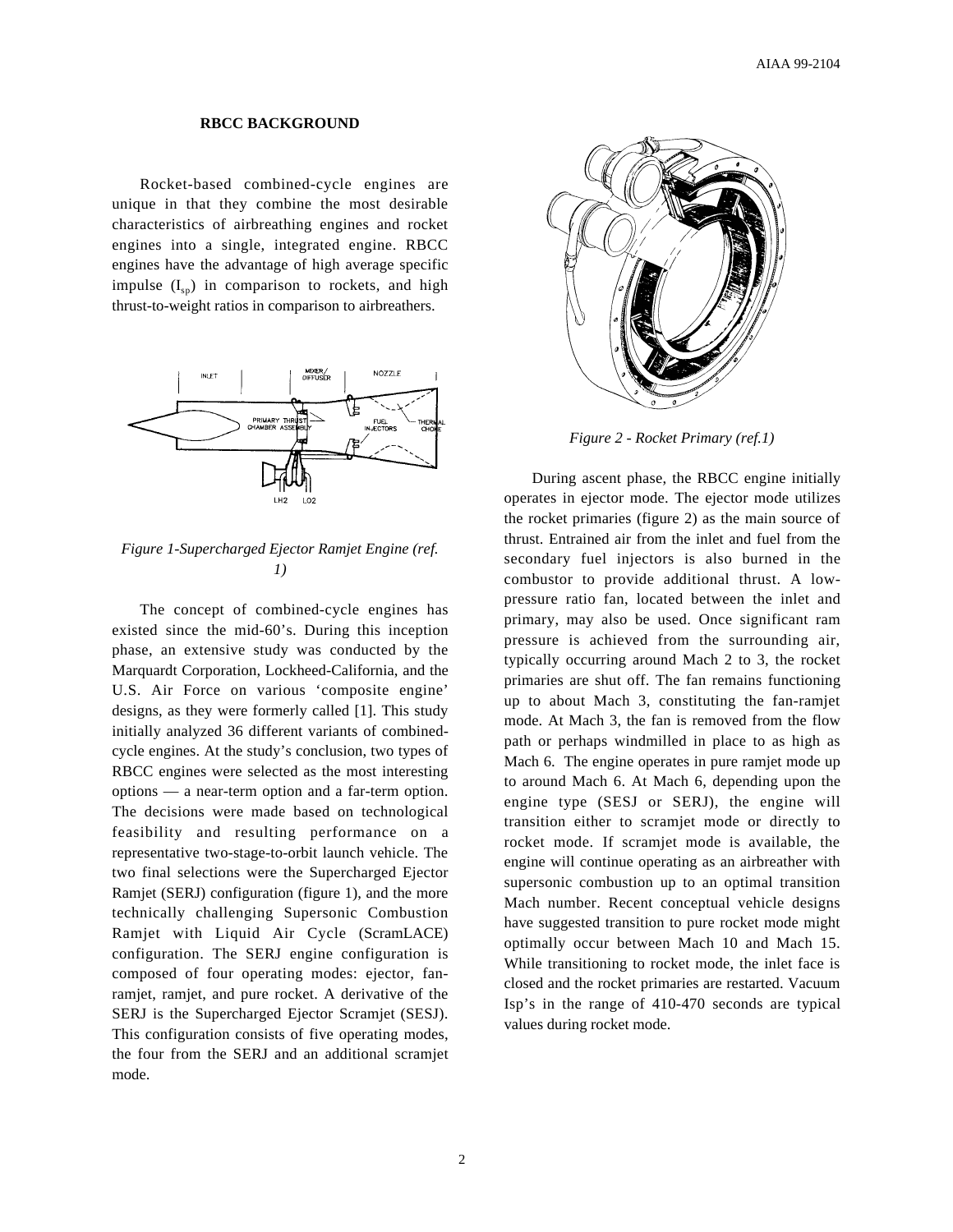#### **SCCREAM BACKGROUND**

SCCREAM has the capability to model the performance of six types of RBCC engines. One of these configurations is the one identified in the Marquardt study — the supercharged ejector ramjet (SERJ). The other five are the (non-supercharged) ejector ramjet (ERJ), the ejector scramjet (ESJ), supercharged ejector scramjet (SESJ), ejector scramrocket (ESR), and supercharged ejector scram-rocket (SESR). Additionally, SCCREAM can model pure ramjet and pure scramjet configurations.

SCCREAM operates by solving for the fluid flow properties (velocity, temperature, pressure, mass flow rate, gamma, specific heat capacity, etc.) through the various engine stations for each of the engine operating modes. Equations for conservation of mass, momentum, and energy are used. This process is often iterative at a given engine station or between a downstream and an upstream station. The flow properties are calculated using quasi-1D flow equations. Engine cross-sectional area is the only geometry variable along the stream direction. Component efficiencies are used to simulate losses of total pressure in the mixer and nozzle, and reduced enthalpy in both the rocket primary and main combustor. A started inlet is simulated by a simple total pressure recovery schedule. If the inlet is not started, SCCREAM places a normal shock in front of the cowl. Mass capture for the started inlet is determined by the flow conditions at the cowl leading edge. Mass capture for the unstarted inlet is based on the maximum allowable mass flow at the inlet throat. Thrust and  $I_{\text{sn}}$  are determined using a control volume analysis of the entering and exiting fluid momentum and the static pressures at the inlet and exit planes.

Most internal areas of the engine are determined in SCCREAM based on ratios of the inlet/cowl crosssectional area. Default area ratios are supplied, so typically a user enters only the inlet area. The size of the rocket primary unit is primarily based on a userentered propellant mass flow rate for the rocket primary. These two independent variables can be varied to produce an engine with a desired sea-level static thrust and secondary-to-primary mass flow ratio. In practice, however, the inlet area is often limited by overall vehicle geometry or shock-on-lip conditions. Optionally, the user can enter a desired sea-level static thrust and inlet area, and SCCREAM will iterate to determine the primary mass flow rate required.

In order to generate a POST engine table, a candidate engine's performance is evaluated over a range of altitudes and Mach numbers [2]. These Mach number and altitude ranges can be set by the user. For example, a ramjet's operational Mach numbers might be set from 2 to 5.5, with altitude ranges from 30,000 feet to 150,000 feet. Overlapping Mach numbers and altitudes between various operating modes allows POST to select optimum engine mode transition points if desired. Default Mach number and velocity ranges are provided for each mode.

Performance in pure rocket mode is determined by analyzing a high expansion ratio rocket engine operating in a vacuum. A user-entered nozzle efficiency is used to account for losses associated with the expansion of the primary exhaust through the engine and then onto the aftbody.



*Figure 3 - Axisymetric Engine Station Locations*



*Figure 4 - 2-D Engine Station Locations*

Figure 3 shows the station numbers and reference areas used by SCCREAM for an axisymetric RBCC engine configuration. Figure 4 shows station locations for a 2-D engine configuration. The 2-D engine layout is more common for vehicles with scramjet capability.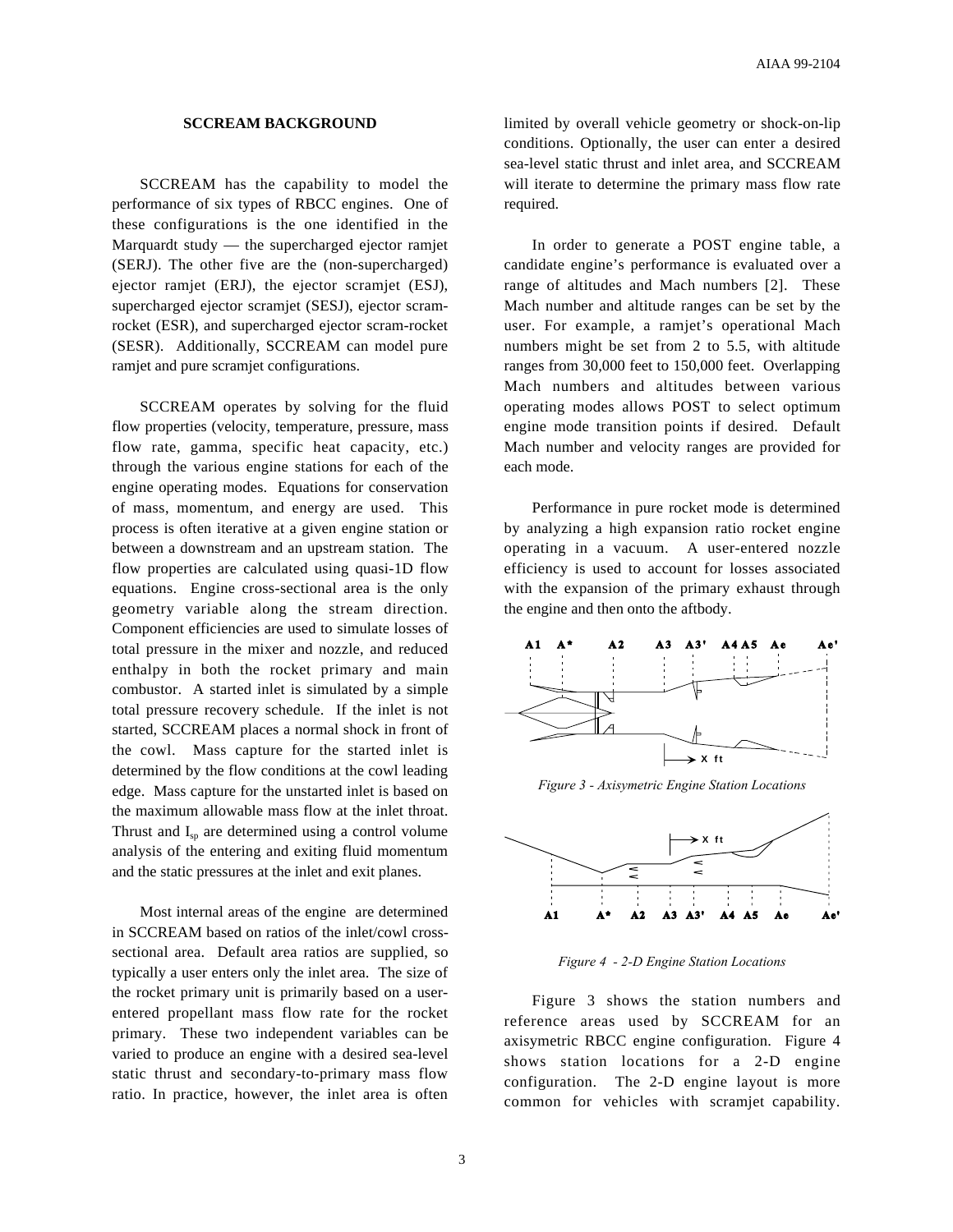Station 1 is at the inlet plane of the engine. Freestream flow conditions at station 'infinity' are modified by a single shock wave to simulate any precompression effects of the vehicle forebody on the engine. The forebody shape (wedge or cone) and the forebody angle are entered by the user. Therefore the flow conditions at station 1 are typically not the same as the freestream flight conditions.

 The started inlet performance is modeled by a curve fit of the total pressure  $(P_t)$  recovery for subsonic combustion and a kinetic energy efficiency  $(Eta_{k})$  for supersonic combustion. Both are functions of the Mach number at the inlet face. Variable geometry at the inlet throat is assumed.

Station 2 is at the location of the rocket primary. For ejector mode, station 2 to 3 is a constant area mixing process between the entrained air stream and primary exhaust.

From station 3 to 4, the fuel is injected at a specified position, velocity, angle, and equivalence ratio. A heat release profile provided by the user controls the reaction rate of the fuel. Upon exiting the combustor, the flow is passed through a converging-diverging nozzle to the exit plane of the engine (station e or e').

For a more complete description of the flow process, the reader is referred to references 3 and 4.

#### **SCCREAM v.5**

The following is a list of the improvements made to SCCREAM that will be discussed in the following sections.

- 1. Improved Combustor Modeling
- 2. Hydrocarbon Rocket Primary Propellants
- 3. Hydrocarbon Afterburner Fuels
- 4. Scram-Rocket Mode Analysis
- 5. On-line Plotting Capability
- 6. Primary and Afterburner Phi Throttle
- 7. Expert and Novice Versions

Each of these improvements and the method used to implement them will be discussed in detail.

#### **IMPROVED COMBUSTOR MODELING**

A 1-D combustor model that accounts for the effects of mass addition, heat addition, friction, and variable area has been implemented in SCCREAM v.5. SCCREAM was previously limited to a constant area, frictionless combustion processes. This new model has resulted in only a minor increase in SCCREAM's total runtime.

The combustor model uses a common analysis method known as 'Influence Coefficients'. This technique allows for all the flow properties to be determined by simply solving for the change in Mach number throughout the combustor. The solution for the Mach number variation involves solving an ordinary differential equation of the form:

$$
\frac{dM}{M} = C_1 \left\{ -\frac{dA}{A} + \frac{\gamma M^2}{2} \frac{4fdx}{D} + C_2 \frac{dT}{T} + \left[ C_3 - y\gamma M^2 \right] \frac{dm}{m} \right\}
$$
(1)

where,

$$
C_1 = \frac{(1 + \frac{\gamma - 1}{2}M^2)}{1 - M^2}
$$
 (1a)

$$
C_2 = \frac{\left(1 + \gamma M^2\right)}{2} \tag{1b}
$$

$$
C_3 = (1 + \gamma M^2) \tag{1c}
$$

The derivation of Eqn. (1) will not be presented (the authors will refer the interested reader to reference 5), but the significance of each term in the equation will be discussed.

The first term in Eqn. (1) is the impact on the Mach number due to area changes in the combustor. With the user specified area ratios and combustor lengths, this value can easily be computed. After the geometry is defined, the combustor is discretized into 1,000 axial steps.

The second term accounts for the effect of the wall shear stresses on the flow. The user provides an average skin friction coefficient, defined as: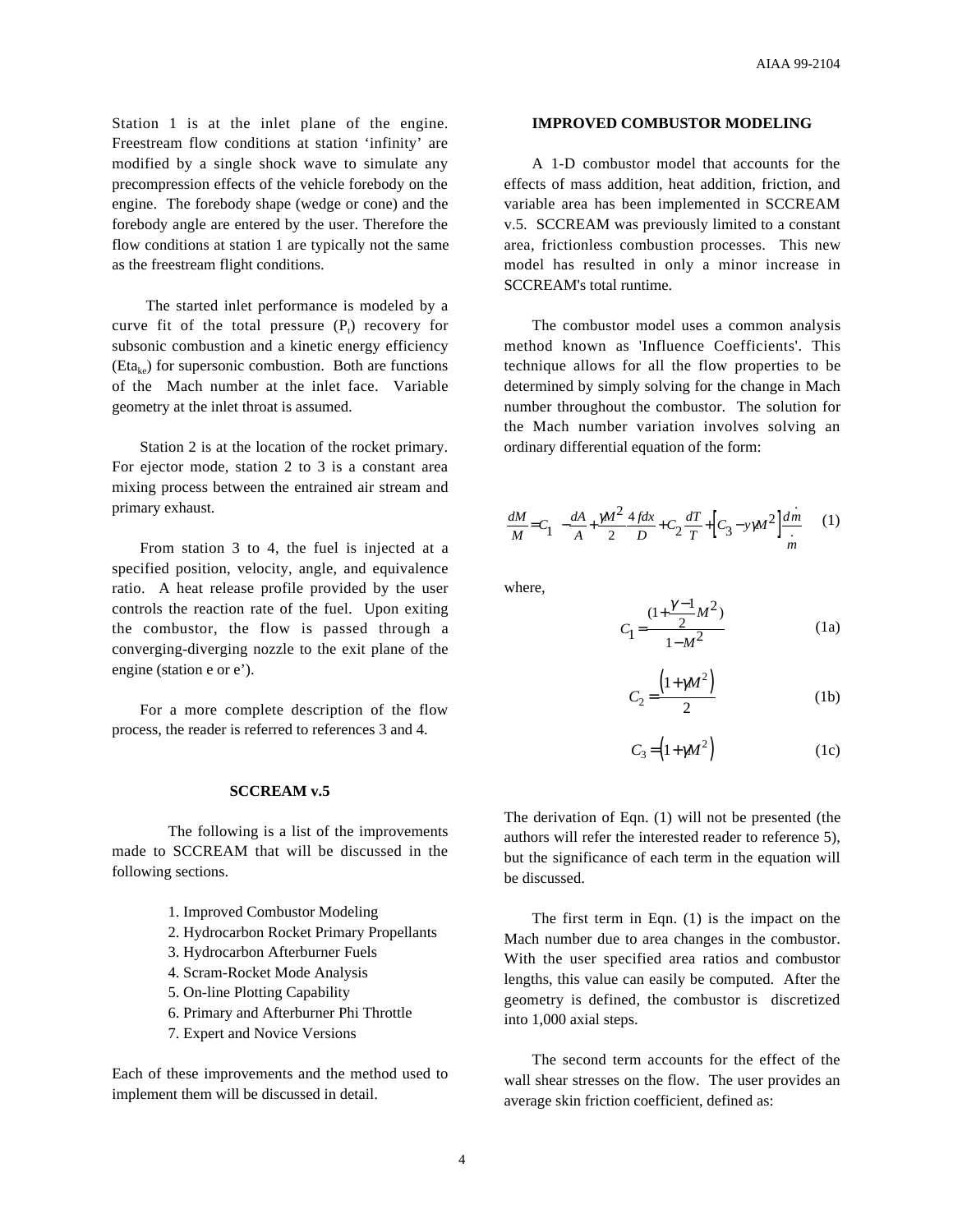$$
f = \frac{\tau}{\frac{\rho V^2}{2}}\tag{2}
$$

where  $\tau$  is a shear stress. Common values for f range from 0.001 to 0.002. The variable 'D' is the flows 'hydraulic diameter' and is the mean diameter the flow experiences at each combustor step. Note that this method assumes a circular combustor cross section.

The third term is for the heat release due to chemical reactions. The 'influence coefficient' method requires the heat release to be specified in terms of a total temperature. The procedure used for determining this will be discussed later.

The last term in Eqn. (1) is the contribution from the injected fuel's mass and velocity. This term is only nonzero at the location of the fuel injection. The 'y' term has the simple form shown in Eqn. (3).

$$
y = \frac{V_f \cos(\theta_i)}{V_{stream}}\tag{3}
$$

where  $V_f$  is the velocity of the fuel,  $\theta_i$  is the injection angle of the fuel, and  $V_{stream}$  is the velocity of the flow just upstream of the fuel injection position. If the fuel is injected normal to the flow, the injection angle is  $90^\circ$  and the value for 'y' will be zero. If the injection angle is parallel to the flow  $(\theta_i=0)$ , 'y' will have its maximum value and contribution to the flow momentum. If the fuel injection occurs at any other angle, the 'y' term accounts for the axial contribution of the fuel injection.

The conditions at the entrance to the combustor are known based on the outflow conditions from the mixer section (station 2 to station 3) of the engine. To begin the analysis, the required flow properties are: the initial total enthalpy, static pressure, static temperature, Mach number, mass flow rates, and the rate of change in mass flow rate composition through the combustor. Linear profiles for the species rates of change are assumed.

The user is required to specify the friction coefficient, injection location of the fuel, start of the heat release, end of the heat release, fuel injection

angle  $(\theta_i)$ , and fuel injection velocity  $(V_f)$ . SCCREAM allows the user to specify different fuel injection and heat release parameters for subsonic and supersonic combustion cases.

Returning now to the calculation of the heat release profile. With the initial enthalpy and composition known, the total temperature can be evaluated. This is an iterative procedure which involves guessing the total temperature, evaluating each species enthalpy, mass averaging their enthalpies, and comparing the new total enthalpy with the specified initial enthalpy. Until the point of fuel injection and chemical reations start to occur, the total temperature will remain unchanged and at this value in the combustor. Thus, the  $3<sup>rd</sup>$  term in Eqn. (1) will be zero up to the point of fuel injection.

At the location of the fuel injection, a new total temperature must be evaluated. The mass flow rate of the fuel is added to the flow composition and any enthalpy contribution from the fuel is added to the flow. The same iterative procedure performed for the initial temperature is repeated for the new mass injection total temperature.

Now, the final total temperature must be determined. This is easily accomplished since the final mass flow rates at the end of the heat release have been specified beforehand. The same procedure is then executed, using the final mass flow rates and total enthalpy, to determine the final total temperature value.

With a specified fuel injection location, starting point and ending points of heat release, a linear distribution based on the change in total temperature can be established. Note that the heat release in a real engine is most likely not a linear profile. The authors have assumed a linear profile due to its simplicity and SCCREAM can easily be modified to accommodate other profiles.

The main limitation of the influence coefficient method is due to an assumption made in its derivation. The influence coefficients assume a calorically perfect gas (CPG). Without this assumption, the relatively simple form presented above could not be arrived at . Instead of Eqn. 1, a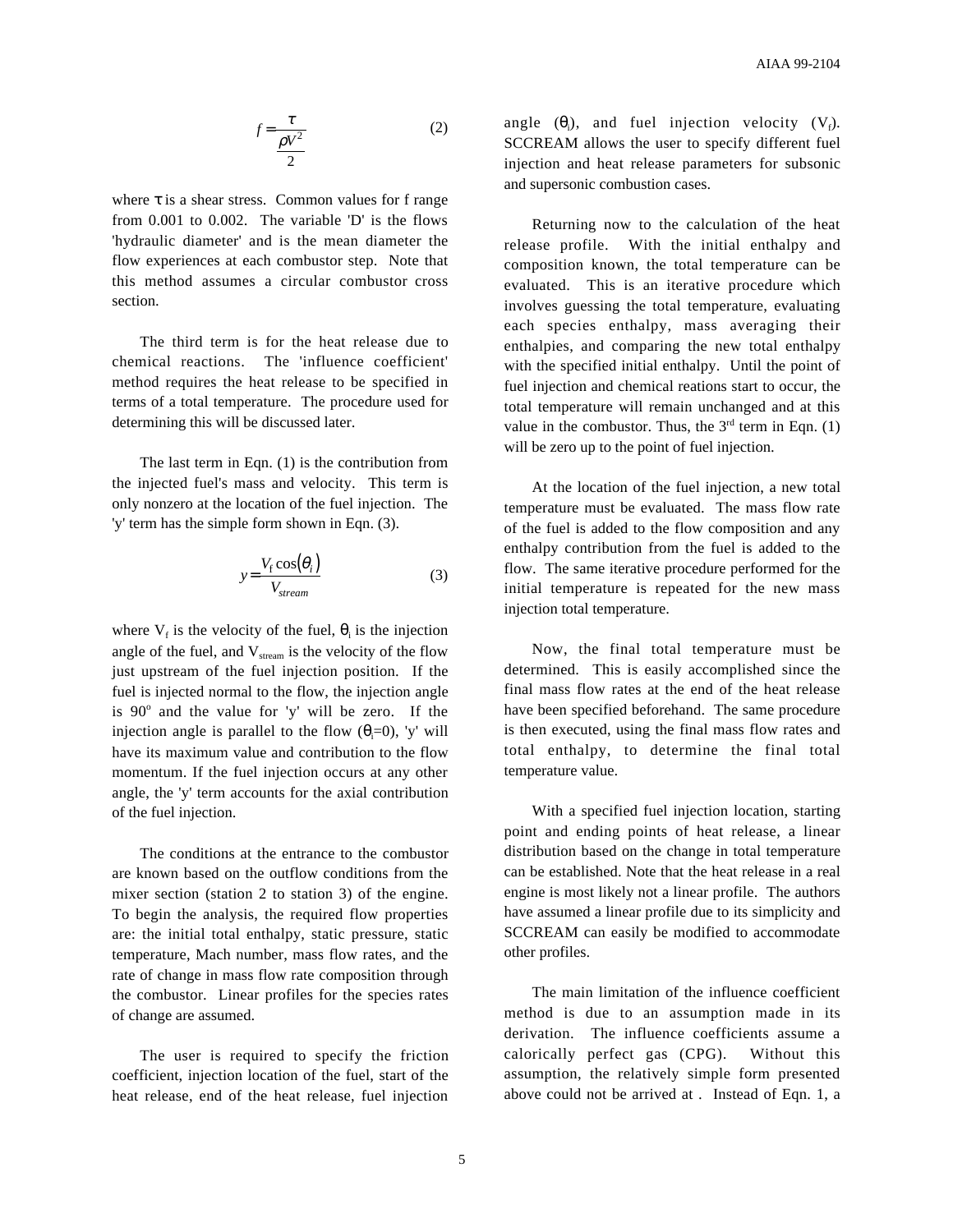set of partial differential equations, the Euler equations, for a 1-D flow would be arrived at. The CPG assumption typically does not hold above 2,000 R. But, by updating the specific heat and specific heat ratio at each spatial step, the usefulness of the technique has been expanded. This will be demonstrated and become evident in the subsequent verification process.

A fourth order Runge-Kutta method is used to solve Equation (1) for the variation in Mach number. The general procedure is outlined next.

All conditions at the upstream step are known beforehand. The differentials of total temperature, area, and mass flow rate are determined for the current position in the combustor. Using the Runge-Kutta solver, the local change in the Mach number is evaluated. The Mach number at the downstream point is then determined from Equation (4).

$$
M_2 = M_1 + \frac{dM}{dx}dx\tag{4}
$$

A check on the value of this Mach number is performed next. A comparison against a critical Mach number is done. The critical Mach number is either 0.95 or 1.05 depending if subsonic or supersonic combustion is occuring. If the combustion is subsonic and the new Mach number exceeds the critical Mach number, or in the supersonic case, the Mach number is less than the critical Mach number, then the combustor analysis stops and a reduction in the equivalence ratio (phi) is required to prevent choking. SCCREAM automatically reduces phi and restarts the combustor analysis. If a phi reduction is not required, then the axial position, area, and total temperature are updated to the downstream position and become the upstream conditions for the next starting point.

Next, the flow composition and molecular weights are updated at the new position. A new static temperature based on the new Mach number and total temperature is then computed. With this static temperature, a new specific heat and gamma can be determined. The static pressure is then determined based on conservation of mass, using the new mass flow rate.

This entire procedure is repeated until the end of the combustor is reached, or the flow violates the critical Mach number condition. After the flow conditions at the exit of the combustor have been obtained, they are passed into the nozzle routine as entrance conditions.

#### *Validation:*

To verify the new combustor model, comparions cases were run for a scramjet combustor with the industry accepted code, SRGULL. SRGULL uses a 1-D Euler routine for its combustor analysis. This method is similar to the influence coefficient method, but without the assumption of a CPG at each local step. Similar to SCCREAM inputs, the SRGULL user can establish the engine geometry, fuel injection position, heat release profile, and combustor efficiency. One of the main differences between the SRGULL and SCCREAM model is that SRGULL uses an equilibrium chemistry routine, as opposed to SCCREAM's complete-combustion model. Properly modeling the chemistry becomes more important at higher flight Mach numbers. But, the SCCREAM model has proven adequate up to Mach 12, with engine performance numbers becoming progressively more conservative at higher Mach numbers [6].

For the test cases, a hydrogen fueled scramjet engine flying at a freestream Mach number of 6.5 and 8 were examined. The vehicle flying this engine had a 9° 2-D wedge forebody and flew along a constant dynamic pressure boundary of 2,000 psf. The combustor geometry modeled in SCCREAM and SRGULL were identical and corresponded to a ESJ engine design. Figure 5 provides the area ratio's versus axial position for the test case.

After SRGULL completed its analysis, the conditions at the entrance to its combustor were used as the entrance conditions to the combustor in SCCREAM. These conditions included mass flow rate, static pressure, static temperature, Mach number, and gamma. A constant friction coefficient of 0.0018 was specified. The fuel injection occured at an X/C value of 0.55, which also corresponded to the start of the heat release. A linear profile was established in SRGULL, which is the standard profile used in SCCREAM, and the end of the heat release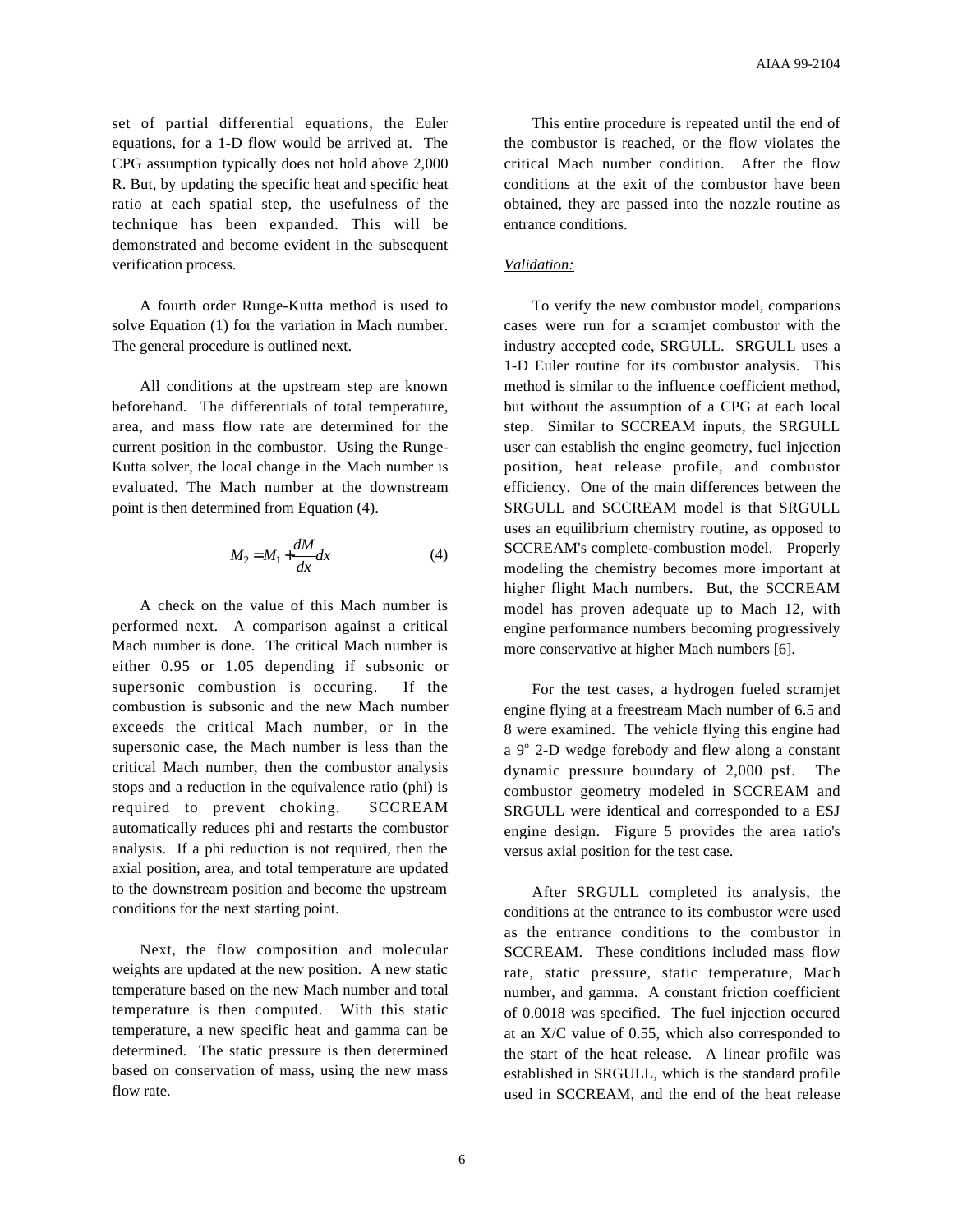was at an X/C value of 0.95. Parallel fuel injection at a velocity of 6,000 ft/s was specified for both models. At both the Mach 6.5 and 8 conditions, an equivalence ratio of 1.0 was allowed without causing a thermal choke in the combustor.



*Figure 5 - Combustor Geometry*

Figure 6 shows the Mach number distribution generated by SCCREAM and SRGULL for the Mach 8 flight conditions. The Mach 6.5 results were very similar and have not been included for brevity.



*Figure 6 - Mach Number Distribution*

In the non-reacting region of the combustor (up to X/C=0.55), SCCREAM and SRGULL have nearly identical profiles. At the location of the fuel injection, the sudden drop in Mach number is due to the addition of the fuel. SCCREAM appears to slightly underpredict the strength of this drop, but the effect is clearly captured by SCCREAM. The remaining portion of the combustor is the chemically reacting region. SCCREAM and SRGULL both display very similar trends and profile shapes over the entire heat release process. Differences between

the two curves appear to be caused by the initial differences from the fuel injection. If the magnitude of these effects agreed, it is believed that the heat release profiles would agree almost exactly.



*Figure 7 - Static Pressure Distribution*

Figure 7 shows the static pressure distribution in the engine. Once again, excellent agreement is obtained between the two codes. The Mach 6.5 static pressure distibution displayed similar trends and will not be presented again for brevity.

#### **HYDROCARBON ROCKET PRIMARY**

Two new propellant combinations have been made available to the SCCREAM user for analysis. Either a methane (CH<sub>4</sub>) and oxygen or a JP-5 (C<sub>10</sub>H<sub>19</sub>) and oxygen engine can be selected. These propellant combinations are in addition to the previous hydrogen  $(H_2)$  and oxygen or mono-propellant hydrogen-peroxide  $(H_2O_2)$  modeling capabilities.

To enable the analysis of these new primary subsystems in SCCREAM, a procedure similar to that used for the hydrogen and oxygen propellants was used. This procedure involves running sweeps of chamber pressure  $(P_c)$  and mixture ratio (MR) in the Chemical Equilibrium with Applications code, CEA, for each of the propellant combinations. For the methane fuel, MR's from 2 through 6,  $P_c$ 's of 500 to 4,500 psi were examined. For the JP-5 fuel, MR's of 1.9 through 4.4, at  $P_c$ 's of 500 to 4,500 psi were run. After each analysis by CEA, the results for each species mole fractions, chamber specific heat ratio, and chamber temperature were recorded. Using a statistical analysis software, called JMP, Response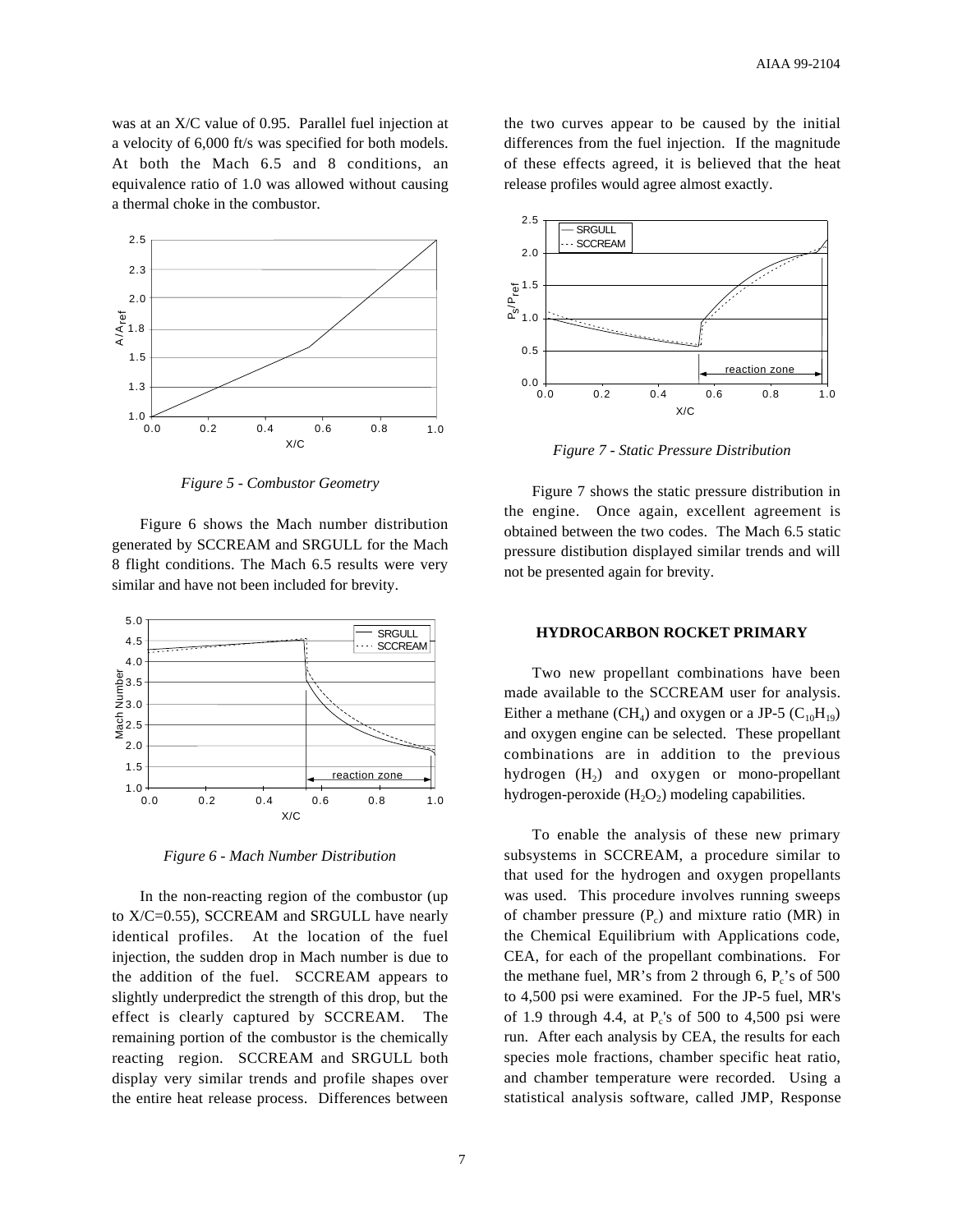Surface Equations (RSE's) were generated for each species concentration, chamber specific heat ratio, and chamber temperature. For improved accuracy, separate RSE's were generated for fuel rich and fuel lean mixture ratios [2,7,8].

With this model of the rocket primary combustion process, the RSE's are used to determine the mass flow rates of each species exiting the rocket primary to be combined with the flow in the mixer section during ejector mode and scram-rocket mode operation. The user is required to specify  $P_c$ , MR, and an expansion ratio. The exit conditions from the primary thruster can then be determined from isentropic 1-D flow equations. The exhaust from the primary is a contribution to the main flow's momentum in the mixer section. These same RSE's can also be used for the all-rocket mode performance analysis.

#### **HYDROCARBON AFTERBURNER FUELS**

Three new afterburner fuels have been added into SCCREAM. These fuels are methane  $(CH<sub>4</sub>)$ , JP-5 ( $C_{10}H_{19}$ ), and JP-10 ( $C_{10}H_{16}$ ). Previous versions of SCCREAM only provided the user with a hydrogen fuel afterburner. Addition of these fuels required adding in each of the new fuel's properties, hydrocarbon product properties, and new chemistry routines into SCCREAM.

Sensible enthalpy and specifc heats as a function of temperature for methane,  $JP-5$ ,  $CO<sub>2</sub>$ , and  $CO$  were obtained from a variety of sources and polynomial curve fits were generated. The current references for the JP-5 only included data for temperatures up to 4,000 R. If the temperatures exceed this range, values are linearly extrapolated to the required temperature. Due to the small differences between the fuels, the JP-10 fuel uses the same sensible enthalpy and specific heat curve fits as the JP-5 fuel [9].

Two different chemistry routines were required to implement the new hydrocarbon analysis. For fuel lean cases, a complete combustion with an efficiency factor can be used. For fuel rich cases, an equilibrium analysis is required.

For the fuel lean case, a simple atom balance for the reaction can be applied. Equation (5) shows the chemical reaction for the fuel lean case:

$$
C_x H_y + O_2 \to CO_2 + O_2 + H_2O \tag{5}
$$

where x is the number of carbon atoms and y is the number of hydrogen atoms in the fuel chain. For the complete chemistry assumption, there will not be any CO nor minor species (O, H, OH) formed in the products. The user-specified fuel efficiency is used afterwards to compute additional concentrations of the  $O_2$ ,  $H_2$  and CO species. The efficiency is applied directly to the  $CO<sub>2</sub>$  and  $H<sub>2</sub>O$  mass flow rates. The inefficency values of the mass flows are then distributed according to the reactions:

$$
H_2O \rightarrow H_2 + \frac{1}{2}O_2 \tag{6}
$$

$$
CO_2 \rightarrow CO + \frac{1}{2}O_2 \tag{7}
$$

For the fuel rich case, the number of product species increases and the chemical reaction under consideration becomes:

$$
C_x H_y + O_2 \to CO_2 + CO + H_2 + H_2 O \tag{8}
$$

Due to the presence of two C-O molecules, this reaction cannot be solved by simple atom balances. An additional equation is required and can be obtained from the water-gas shift equilibrium reaction:

$$
CO_2 + H_2 \rightarrow CO + H_2O \tag{9}
$$

This reaction indicates how the carbon and oxygen molecules will be distributed between the CO and  $CO<sub>2</sub>$  molecules. It can be written in a more useful form in terms of the equilibrium constant, Kp, shown by Equation (10).

$$
Kp = \exp\left(\frac{-\Delta G_T}{R_u T}\right) = \frac{\left(\frac{P_{CO_2}}{P^o}\right)\left(\frac{P_{H_2}}{P^o}\right)}{\left(\frac{P_{CO_2}}{P^o}\right)\left(\frac{P_{H_2O}}{P^o}\right)}\tag{10}
$$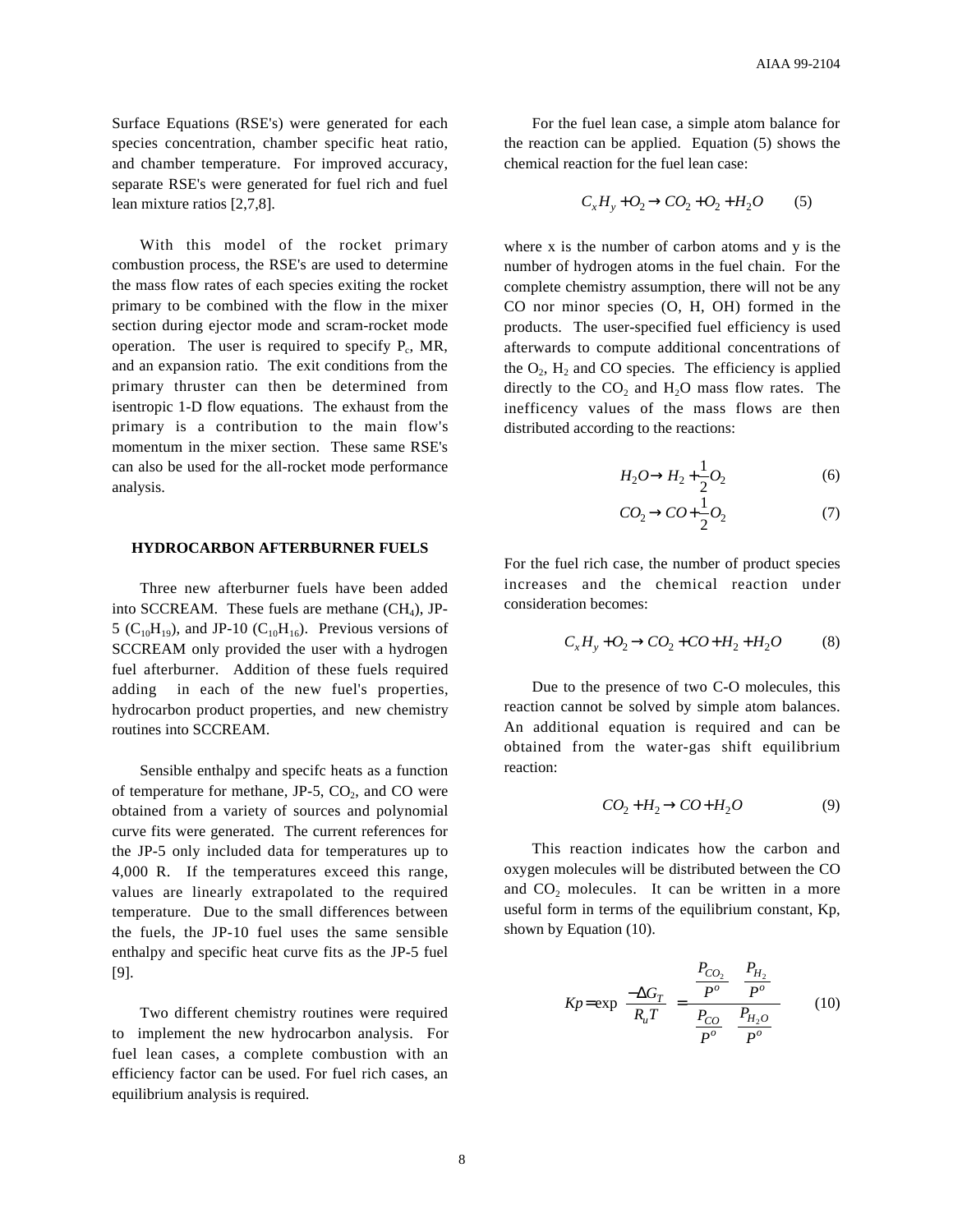Kp is significant because it is only a function of temperature. Because this reaction is bimolecular, the pressure terms on the right hand side will cancel out, leaving only mole fractions. This eliminates the pressure dependance of the reaction and greatly simplifies the problem. With this setup, we now only require knowledge of the static temperature at the exit of the combustor. After careful consideration, it was decided that using the total temperature at the entrance to the combustor provided a good estimate of the static temperature at the exit of the combustor. Ideally, this would be an iterative procedure consisting of making a guess, performing the combustor analysis, then using the new static temperature for the new Kp value. It can be shown that at the elevated combustion temperatures, Kp is only mildly affected by the temperature, thus the iterative process is unnecessary [10].

With the  $CO<sub>2</sub>$  and  $CO$  species concentrations determined, the concentration of the  $H_2O$  molecule can found and any remaining H-atoms are in the form of diatomic hydrogen. Similar to the fuel-lean case, the efficiency is applied directly to the  $CO<sub>2</sub>$  and  $H<sub>2</sub>O$ concentrations.

It should be mentioned that for ejector mode and scram-rocket mode calculations, any hydrocarbon species generated by the rocket primary, with the exception of  $O<sub>2</sub>$ , are not considered in the afterburner chemistry analysis. This includes the species  $CO<sub>2</sub>$ , CO,  $H_2O$ , OH, O and H. For all cases, any disassociation of nitrogen  $(N_2)$  that might be occuring at elevated temperatures is not considered.

#### *Validation:*

In order to validate the new hydrocarbon analysis capability, a sample engine configuration was established and analyzed during ramjet and scramjet operation. SCCREAM performance numbers (thrust and Isp) were generated and compared with results from the Ramjet Propulsion Analysis code, RJPA, for both the methane and JP-5 fuels [11]. RJPA was selected instead of SRGULL because it is a more common analysis tool to use in the conceptual design environment. SRGULL is more commonly used in the preliminary design stages of engine development and requires significantly more set-up time.

The comparison engine configuration was similar to the engine used for a Georgia Tech vehicle design called 'Stargazer'. Figure 8 provides an external view of the Stargazer vehicle.



*Figure 8 - Stargazer TSTO Bantam Concept*

The Stargazer vehicle is a two stage concept designed to deliver a small, Bantam class payload (300 lbs) to a 200 nmi. circular orbit. The first stage of Stargazer is a RBCC ESJ booster. The second stage is an expendable, LOX-RP liquid rocket. The booster stage is unpiloted and has horizontal take off and landing capability. For the hydrogen version, the booster accelerates up to Mach 3 in ejector mode, then transitions to ramjet mode until Mach 6. At Mach 6, the engines operate as scramjets until Mach 10. After Mach 10, the inlets are closed-down and the rocket primaries are re-ignited. The booster vehicle then accelerates to Mach 15 and separates with the second stage at a dynamic pressure of 1 psf. The booster then performs a turnaround maneuver and cruises back to the launch site under ramjet power at Mach 3.5.

Stargazer has a 7° 2-D wedge forebody. Table 1 provides the engine geometry, fuel injector parameters, and efficiency factors used for the comparative analysis.

The RJPA model was set up with an identical engine geometry, friction coefficient, injection angle, mass capture, and equivalence ratio. For ramjet operation, the normal shock model was utilized in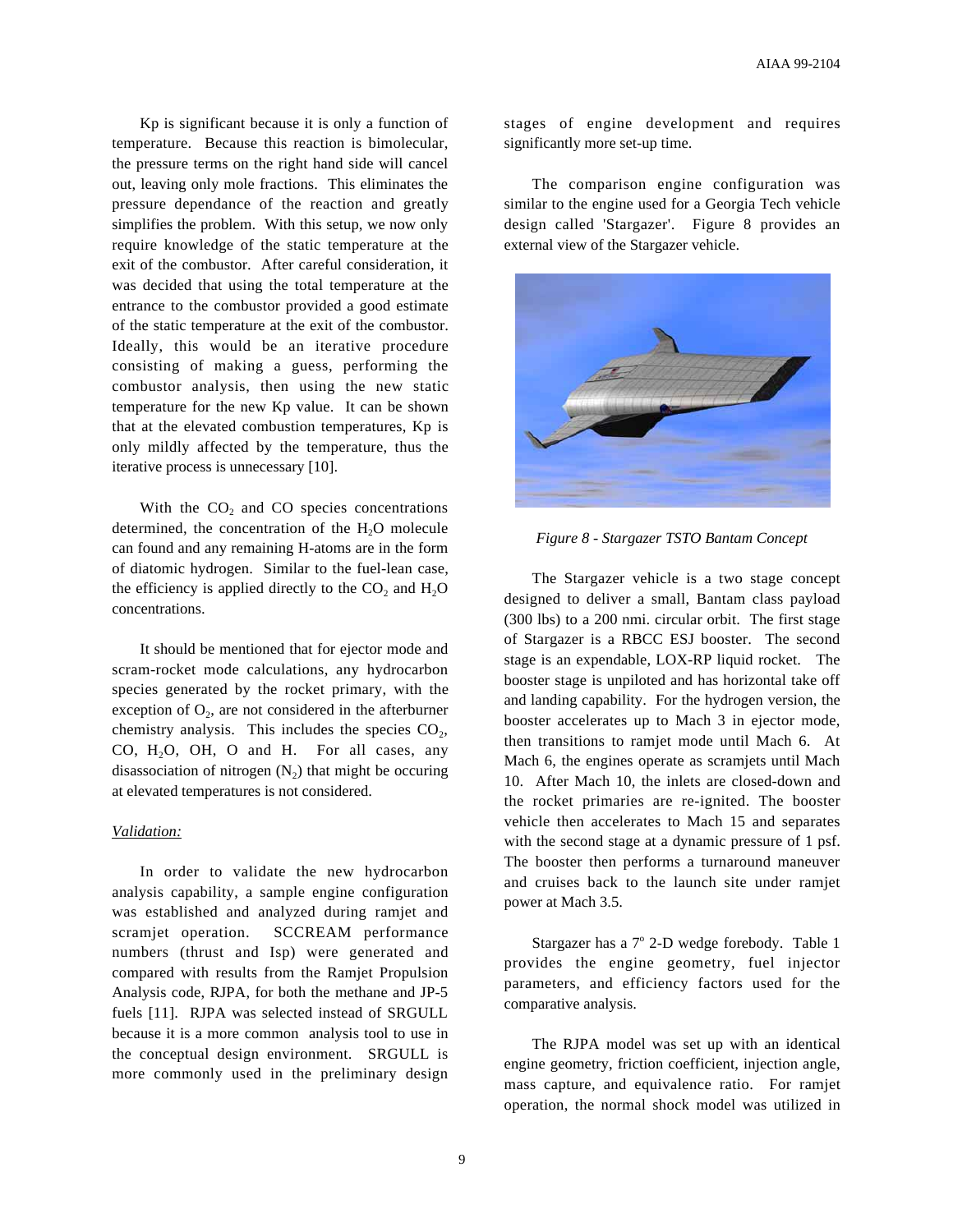RJPA. Because of the extreme sensitivity of the total pressure recovery to the diffuser exit area, it was difficult to exactly match the inlet total pressure recoveries with those used by SCCREAM. In scramjet mode, RJPA allows specification of the inlet efficiency (Eta<sub>ke</sub>) aand the same value used by SCCREAM was used in RJPA.

| inlet area, $A_1$                       | $20.0 \text{ ft}^2$  |
|-----------------------------------------|----------------------|
| mixer area, $A_3$                       | $10.0 \text{ ft}^2$  |
| combustor break, $A_{3}$                | $12.0 \text{ ft}^2$  |
| combustor exit, $A_4$                   | $16.8 \text{ ft}^2$  |
| maximum exit area, $A_{\alpha}$         | 65.0 ft <sup>2</sup> |
| combustor efficiency, $\eta_c$          | 95.0%                |
| nozzle efficiency, $\eta_{\text{nozz}}$ | 98.5%                |
| friction coefficient, f                 | 0.001                |
| fuel temperature, $T_{\epsilon}$        | 500.0 R              |
| fuel injection velocity, $V_f$          | $2,000$ ft/s         |
| fuel injection angle, $\theta_i$        | 0.0 <sub>deg</sub>   |

*Table - 1 Stargazer ESJ Engine Data*

Figure 9a shows the thrust coefficient  $(C_t)$  versus Mach number results for the methane fuel cases. The physical cowl area  $(A_1)$  of the engine was used to non-dimensionalize the thrust to obtain the  $C_t$ . At Mach 3, the maximum equivalence ratio allowed is 0.3. At Mach 4, 5 and 6 an equivalence ratio of 1.0 can be obtained. In ramjet mode, SCCREAM appears to underpredict the thrust levels produced by RJPA. Most of this discrepancy is being attributed to the difference in the total pressure recovery. For scramjet mode operation, SCCREAM and RJPA match very closely. All scramjet mode points are at an equivalence ratio of 1.0. The maximum difference in the thrust coefficient is only 5%, which occurs at a Mach number of 8.



*Figure 9a - Methane Thrust Coefficient*



*Figure 9b - Methane Specific Impulse*

Figure 9b shows the Isp versus Mach number results for the methane case. The same trends shown in the thrust coefficient plots are also displayed in the specific impulse charts.



*Figure 10a - JP-5 Thrust Coefficient*

Figure 10a shows the results for the same engine geometry and flight conditions, but with JP-5 fuel. As with the methane fuel, SCCREAM and RJPA both display similar trends. The maximum difference in scramjet mode thrust is 7% and occurs at Mach 7. This difference is being attributed to the heat release profile. RJPA does not perform a marching solution through the combustor, thus the effects of fuel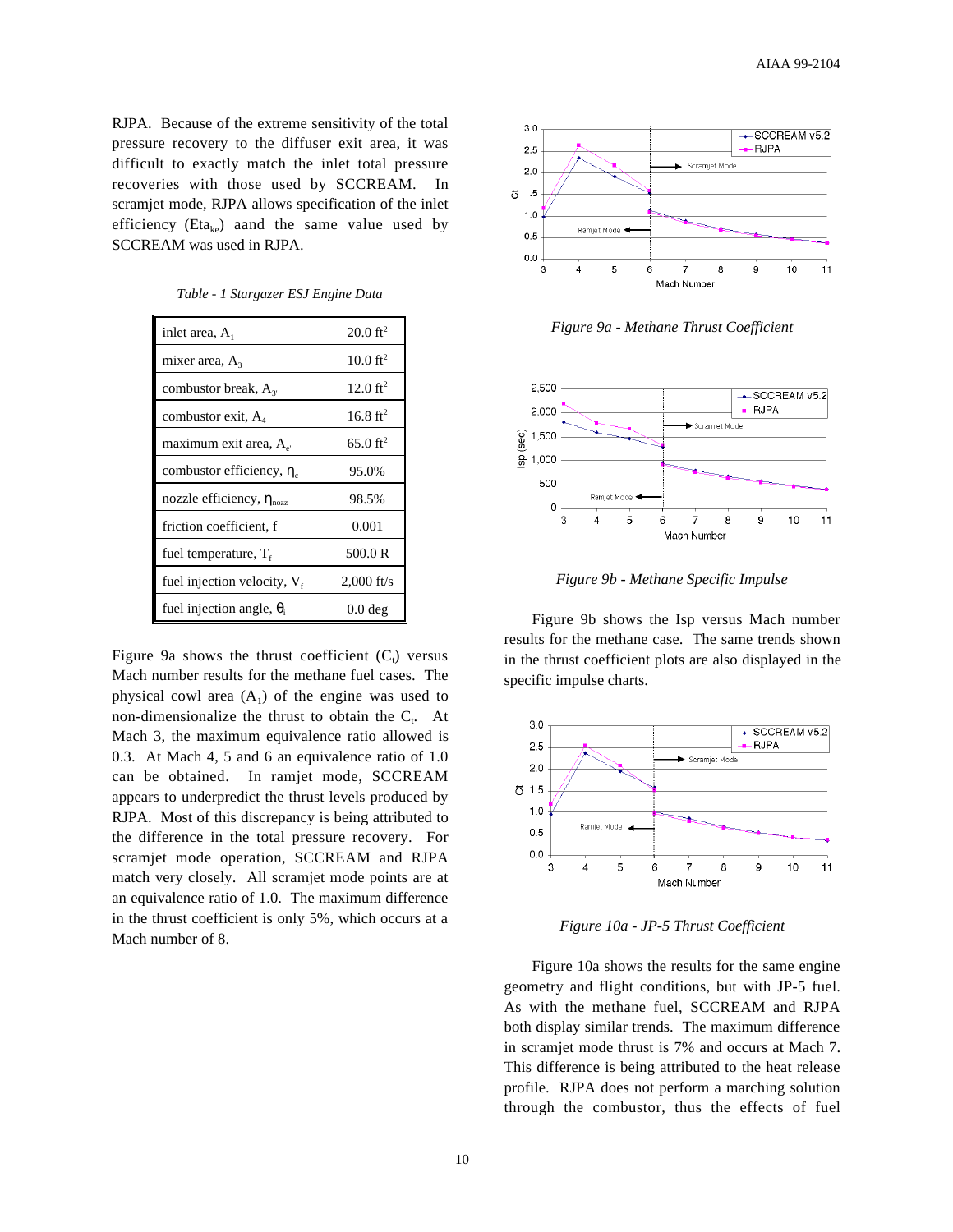injector placement are not accounted for. These differences in the thrust values are within the tolerances of different heat release profiles and injector locations.



*Figure 10b - JP-5 Specific Impulse*

Figure 10b shows the results for the specific impulse for the JP-5 fuel case. Similar trends to those in the thrust coefficient plots are also shown.

#### **SCRAM-ROCKET MODE ANALYSIS**

The additional operating mode of a rocketaugmented scramjet (ESR or SESR engine) has been added. At high Mach numbers, the scramjet thrust can become low enough that the vehicle cannot accelerate properly. The previous solution to this problem was to shut down the scramjet, quickly transition the engine to all-rocket mode, and make an abrupt exit from the atmosphere. In addition to wasting the oxygen still available in the atmosphere, this pullup maneuver can significantly increase the wing loading of the vehicle. The preferred method is to augment the scramjet mode with the rocket primary and gradually transition to full-throttle allrocket mode. This will allow the vehicle to continue accelerating while still using the free oxygen contained in the air. This results in a higher specific impulse than the all-rocket mode and significantly increased thrust compared to the scramjet mode.

Figure 11a provides the results from SCCREAM's scram-rocket mode analysis case compared with the scramjet mode performance and all-rocket mode performance. The scram-rocket results presented are for the case of the rocket primary being ramped up incrementally, starting at Mach 9 and having full-throttle at Mach 12. A common technique used in trajectory simulation is to simply ramp down the scramjet thrust and ramp up the rocket thrust in order to model a gradual switch between the modes. The results of using this technique are also plotted. It can be seen that the simple averaging technique does not capture all of the flow dynamics created by the rocket primary exhausting inside of the scramjet engine. It is also interesting to note that the scram-rocket mode provides 15% more thrust than the all-rocket mode at Mach 12.



*Figure 11a - Scram-Rocket Mode Thrust*

Figure 11b shows the Isp values for the scramrocket mode performance. Also included are the allrocket mode Isp adjusted for the altitude, scramjet mode Isp values, and the 'averaged' Isp values.



*Figure 11b - Scram-Rocket Mode Isp*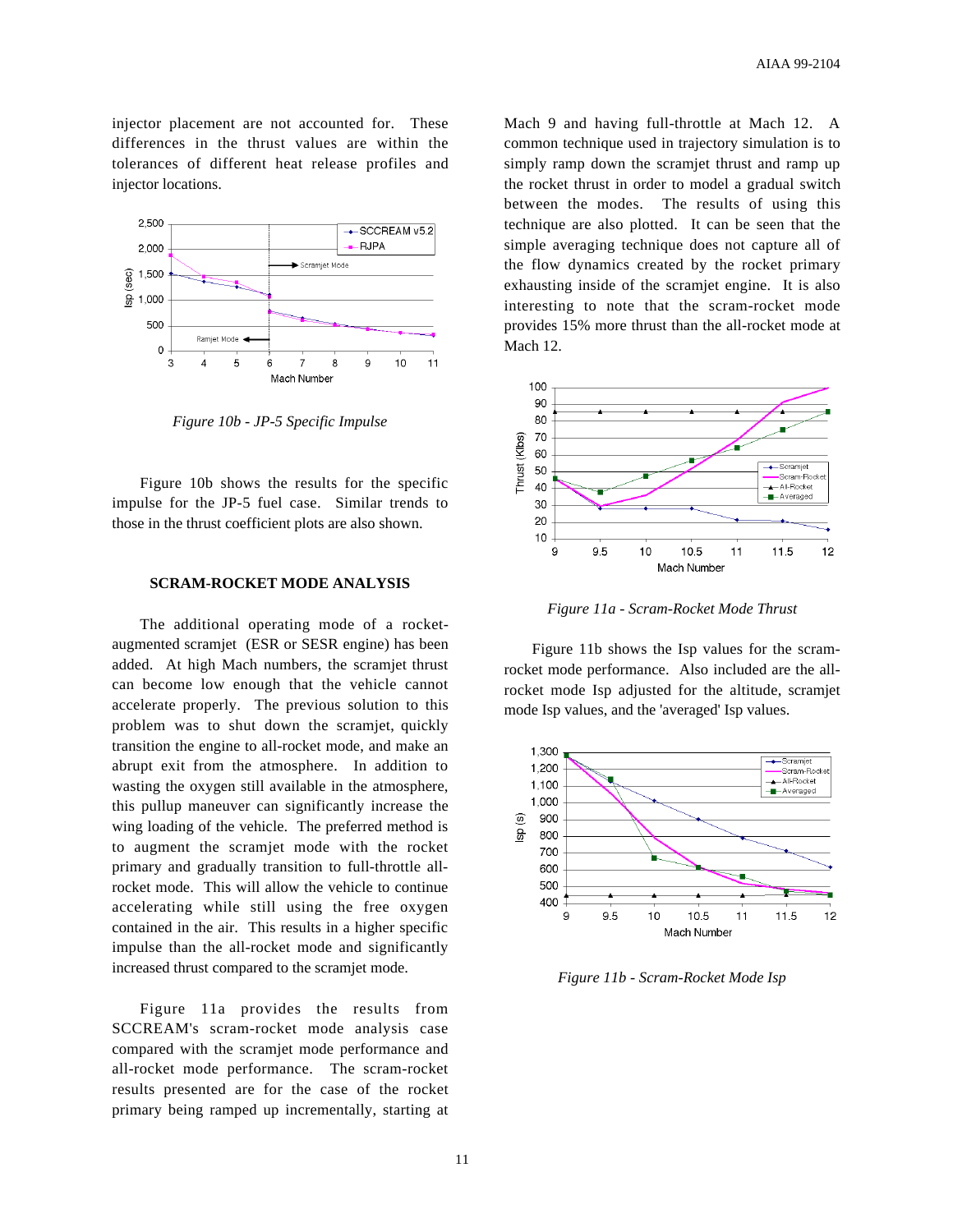#### **ON-LINE PLOTTING CAPABILITY**

The SCCREAM web site at:

#### *http://titan.cad.gatech.edu/~jebradfo*

is continuously being improved. The latest capabilities in dynamic HTML and JavaScript are being used to increase the capabilities and improve the work environment for the SCCREAM user. Previously, the output returned by SCCREAM was limited to a POST engine deck and tables consisting of detailed results at each design point. In addition to these, the web interface now returns performance plots for ejector mode engine performance.

To allow plotting of the ejector mode data, additional operations must be performed by the CGI script. These operations involve the use of freeware plotting packages and a graphics interpreter. This software must be accessible to the web CGI script in order to generate the plots.

After the SCCREAM executable has successfully finished analyzing the engine's performance, a PERL script executes a 'C' program that parses through the POST engine deck and creates a set of arrays that can be read by the plotting package.



*Figure 12 - SCCREAM v.5 Output Page*

After the 'C' script has finished parsing through the POST deck, the freeware plotting package called 'GNUPLOT' is executed. A script with commands for GNUPLOT is piped into the executable from a command line call executed by the PERL script. GNUPLOT then reads the arrays generated by the 'C' script and creates two different 2-D plots of thrust and Isp versus Mach number at every altitude analyzed. The first plot set are color postscript files and the second are black and white postscript files (PS). The color postscript file is later converted to a color JPEG image using the freeware program 'ghostscript'. This JPEG image can then be displayed to the user over the web. The PS file can also be downloaded by the user and provides a crisp, black and white image for the user to send to their local printer [12,13].



*Figure 13a - Ejector Mode Thrust Plot from Web*

Figure 12 is a snapshot from the SCCREAM web site showing the various links to the engine data after a successful analysis. Figures 13a and 13b are JPEG images taken directly off the SCCREAM web page. They were generated for a Supercharged Ejector Ramjet (SERJ) engine with a sea-level static thrust of 75,000 lbs and fan pressure ratio of 1.2. The rocket primary used LOX/JP-5 propellants and the afterburner used JP-5.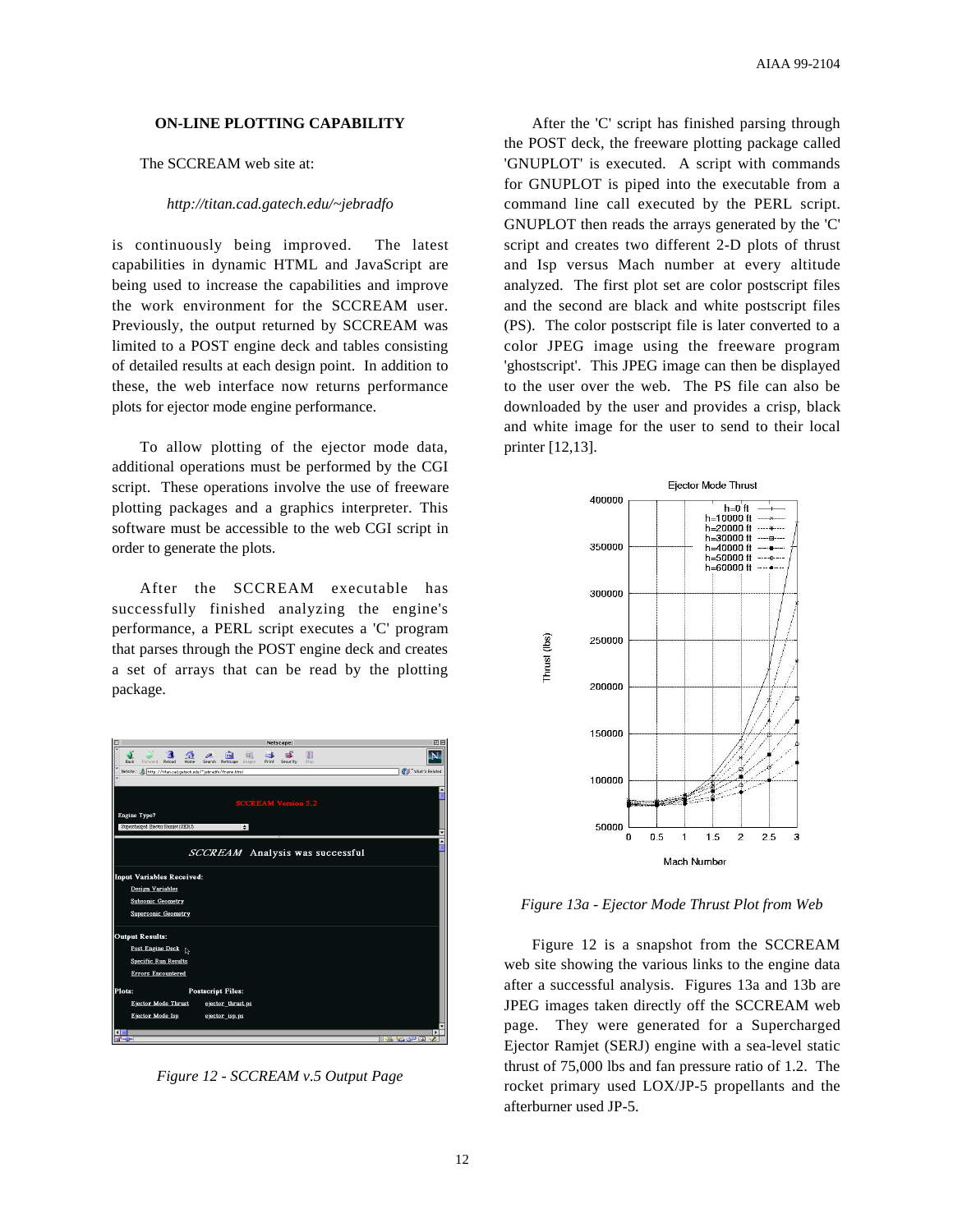

*Figure 13b - Ejector Mode Isp Plot from Web*

The new plotting capability allows the designer to quickly assess their engine's performance and provides an easy method of comparing different engines.

#### **ROCKET PRIMARY AND AFTERBURNER PHI THROTTLE**

SCCREAM now has the ability to create POST decks for throttled engines. This will allow the trajectory analyst more control over optimizing the flight path of the vehicle. The rocket primary is throttled in ejector mode and the remaining modes throttle the afterburner equivalence ratio. Figure 14 provides a sample POST deck for a throttled engine's ramjet mode Isp. The throtle is represented by the variable 'genv5'. For example, at an altitude of 50,000 feet, a speed of Mach 3.0, and a phi throttle of 0.667, the engine produces an Isp of 1612.06 seconds.

| c Ramjet Mode Isp Values        |        |          |  |  |
|---------------------------------|--------|----------|--|--|
| I\$tab table=5hisp3t,3,5hgenv5, |        |          |  |  |
| 4hmach, 5hgdalt, 4, 4, 5, 27*1, |        |          |  |  |
| 50000,                          |        |          |  |  |
| 3.0,                            |        |          |  |  |
|                                 | 1,     | 1413.32, |  |  |
|                                 | 0.667, | 1612.06, |  |  |
|                                 | 0.333, | 1845.88, |  |  |
|                                 | 0,     | 0,       |  |  |
| 4.0,                            |        |          |  |  |
|                                 | 1.     | 1460.47, |  |  |
|                                 | 0.667, | 1572.53, |  |  |
|                                 | 0.333, | 1738.73, |  |  |
|                                 | 0,     | 0,       |  |  |
| 5.0,                            |        |          |  |  |
|                                 | 1,     | 1338.87, |  |  |
|                                 | 0.667, | 1372.43, |  |  |
|                                 | 0.333, | 1221.65, |  |  |
|                                 |        |          |  |  |
|                                 |        |          |  |  |

*Figure 14 - Sample Throttled POST Deck*

#### **EXPERT AND NOVICE VERSIONS**

Two different web interfaces for SCCREAM are now available to the user, an 'expert' mode and a 'novice' mode. The latter is a 'scaled-down' interface which should facilitate and encourage the use of SCCREAM in classroom environments.

 The original SCCREAM interface is now the 'expert' interface. This allows the user full access to all of SCCREAM's modeling options and design variables. For the engineer who is new to the RBCC engine design process, the 'novice' interface is recommended. This version has significantly fewer number of design variables than the 'expert' mode. All second-order engine parameters like fuel injection velocity, heat release profile, station efficiencies, etc.. have been set to nominal values. The novice user is first encouraged to understand the basic principles of designing an engine. This includes thrust level to inlet area matching at sealevel static conditions, engine geometry effects on subsonic and supersonic combustion, and propellant/fuel type analysis.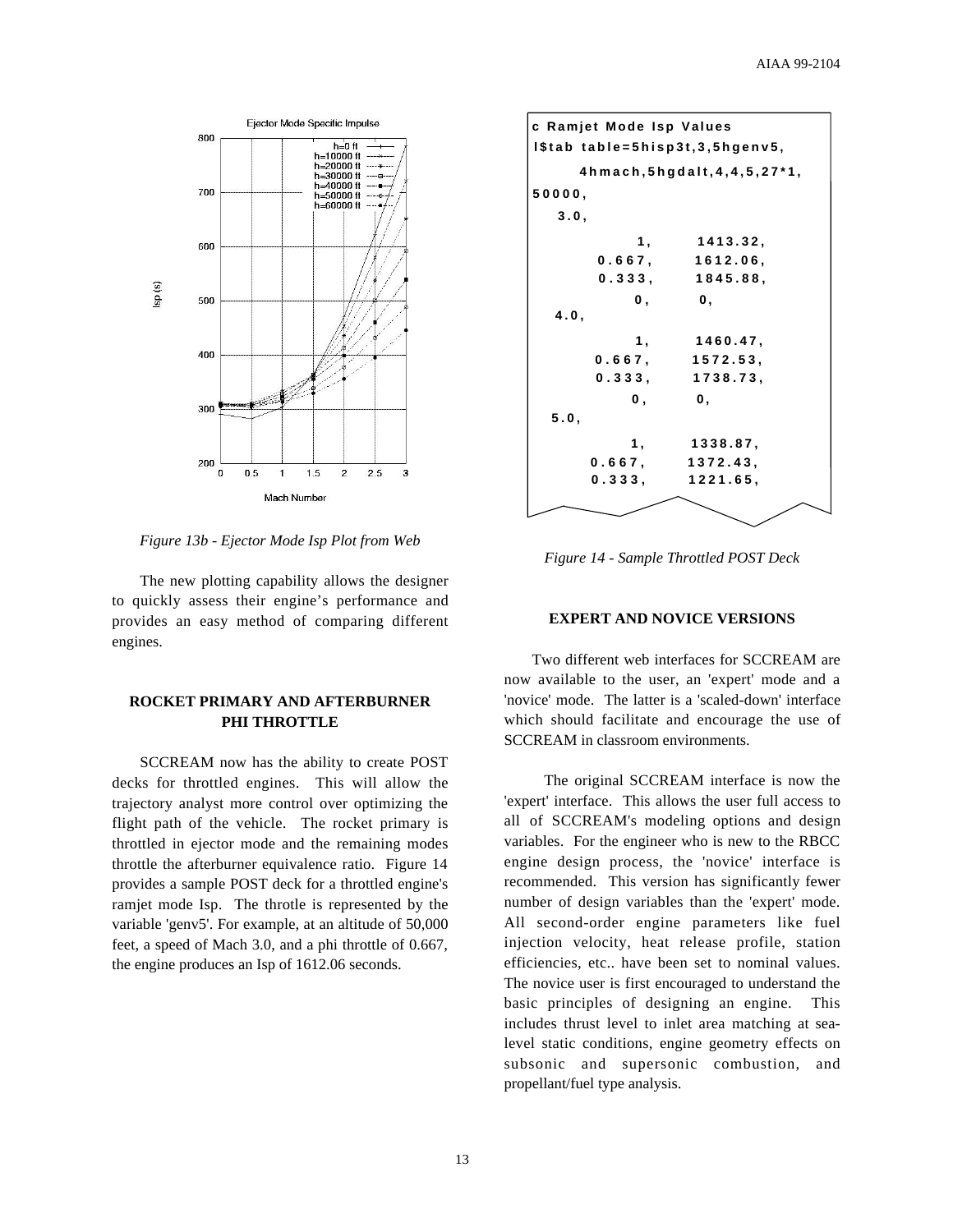#### **CONCLUSIONS**

SCCREAM's analysis capability has been significantly expanded since version 4. As the tool continues to develop, it is expected that its usage will become even more commonplace. Over the past year, web access to SCCREAM has increased significantly. A number of universities have used SCCREAM in student engine and vehicle design competitions and are now hosting their own SCCREAM web sites. Web statistics indicate the Georgia Tech SCCREAM site has been accessed by users from 8 different countries. In the past year, SCCREAM has analyzed over 1,500 different engine designs (over 500,000 flight conditions)

Among the conclusions drawn from this paper are the following:

- 1. The new combustor model has been shown to compare very well with the preliminary design tool, SRGULL's modeling capability. This increased level of fidelity has not significantly increased the run-time for SCCREAM. Hundred's of flight conditions can still be analyzed in under 2 minutes.
- 2. SCCREAM is now capable of modeling 4 different rocket primary propellant combinations and 3 different afterburner fuels. These new capabilities have been validated with the industry accepted code RJPA. SCCREAM is flexible enough to model any combination of these propellants and fuels.
- 3. The new scram-rocket capability will allow for improved modeling accuracy of the scramjet to all-rocket mode transition. It also provides a wider flight envelope for the trajectory optimization process.
- 4. The web-based plotting capability will enable SCCREAM users to quickly and conveniently view and interpret their engines performance.

#### **FUTURE WORK**

SCCREAM will continue to be improved with the intent of increasing modeling accuracy and capabilities without sacrificing speed, ease of use, and flexibility. Among many near-term improvements being considered for version 6.0 are the following:

- 1. Improving the inlet pressure recovery model by adding geometry dependent shock system analysis. This will replace the current curve fit models. A method for incorporating a normal shock model for subsonic combustion modes has been devised but not implemented. A technique for supersonic combustion cases is still under development.
- 2. A propane rocket primary subsystem and afterburner fuel option will be added. The procedure for implementing this will be consistent with current methods of analysis for hydrocarbon fuels.
- 3. The post-SCCREAM analysis plotting capability will be expanded to include all engine modes, as well as 3-D contour plots.
- 4. A method will be established for determining angle of attack effects. This is a fairly simple procedure for the wedge configuration, but there does not appear to be a quick solution for conical flows at an angle of attack. Once generated, these effects will be added to the POST deck for incorporation into the trajectory analysis.

#### **ACKNOWLEDGMENTS**

Current development of SCCREAM is sponsored by the NASA - Marshall Space Flight Center under the Graduate Student Researchers Program, grant number NGT8-52854 to the Georgia Institute of Technology.

The authors would like to thank Mr. D.R. Komar at NASA MSFC for his assistance with obtaining the SRGULL results for the combustor comparisons.